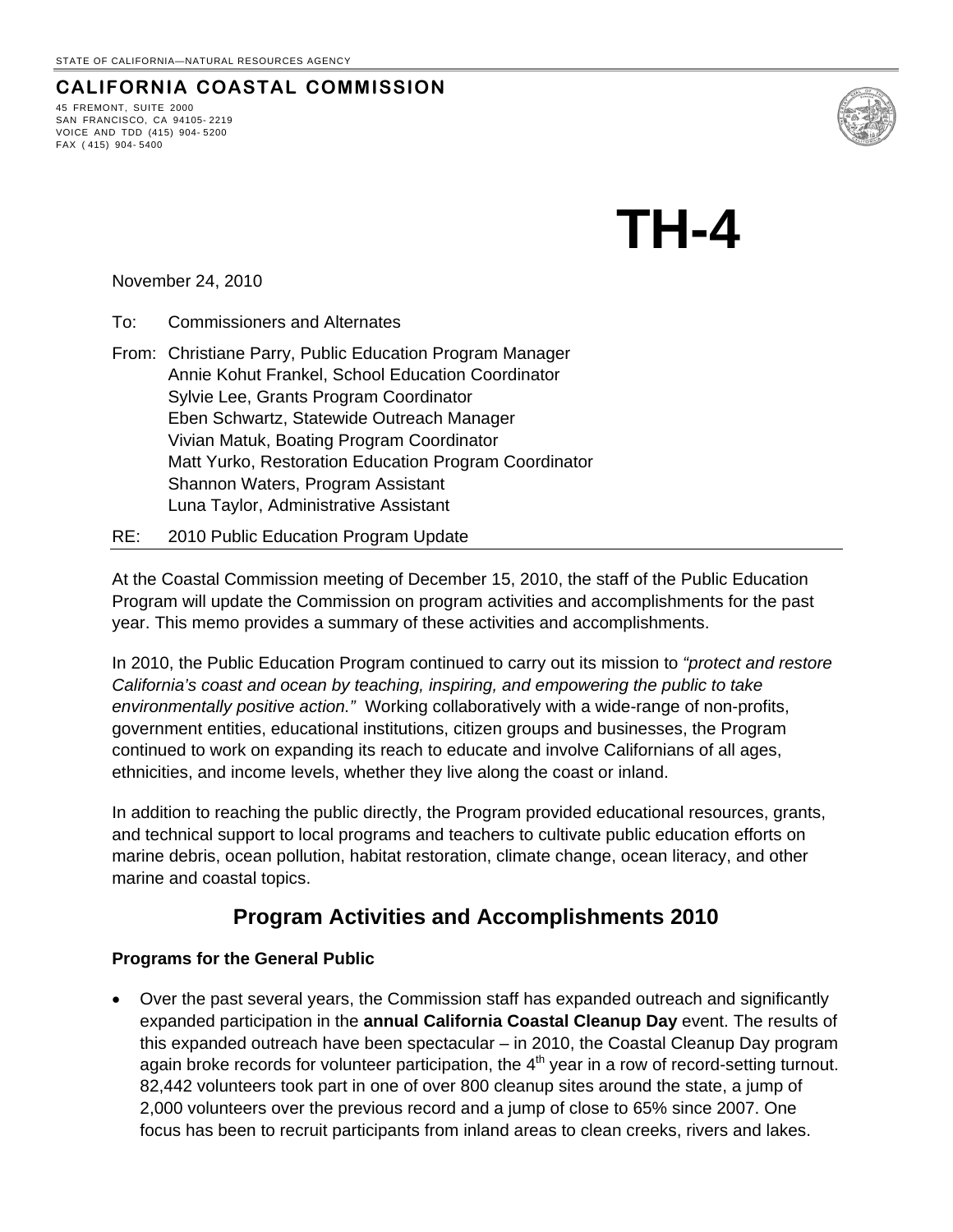These volunteers help to illustrate one of the event's messages – that we are all connected to the coast and ocean by our rivers, streams and storm drains. In 2010, 26,542 volunteers cleaned inland rivers and waterways, removing 676,000 pounds of debris. Combined with the coastal counties of the state, Coastal Cleanup Day volunteers removed over 1.2 million pounds of debris from the state's coast and inland shorelines, providing an enormous benefit to the health of our coast and ocean. While the total amount of debris removed is staggering, it happily represents a drop from our record debris totals, set in 2008. For two years in a row now, the Coastal Cleanup Day program has seen more volunteers removing less trash from our state. We hope this is the beginning of a long-term trend toward reduced debris in our environment.

- **The Coastal Cleanup Day Program** has enlisted strong corporate partners that have greatly assisted our outreach efforts. We continued a strong, ongoing relationship with Crystal Geyser Spring Water. In addition to their financial support, Crystal Geyser provided water to 58,000 volunteers in 28 different counties. This is a crucial benefit that helps local coordinators immensely, especially during the 2010 Cleanup when temperatures at many cleanup locations around California hit record highs. The Coastal Cleanup Day Program also enjoyed continuing support from Whole Foods Market, Oracle, Nature's Path, See's Candies, KPMG, Fairmont Hotels & Resorts, a new sponsorship from Waste Management, and an array of in-kind and media support from partners around the state.
- An additional benefit of establishing **Coastal Cleanup Day** relationships with corporate partners is our ability to positively influence their business practices. One example of this is Whole Foods Market's move in 2008 to eliminate the use of plastic grocery bags at their stores, a decision at least partially influenced by their participation in Coastal Cleanup Day. Another exciting example is one introduced in 2010 by Crystal Geyser -- a completely recyclable bottle cap that stays attached to the water bottle, with no plastic parts that need be completely removed. Crystal Geyser developed this bottle cap as a direct response to their involvement with Coastal Cleanup Day and at the urging of Commission staff, in recognition of the large contribution plastic bottle caps make to our overall marine debris problem and the impact they have on our environment.
- In 2010, the **Coastal Cleanup Day Program** again surveyed Cleanup participants to gain information about our volunteers e.g. how they heard about the event, whether participating in the event raised their awareness, and how they expect the experience to affect future behavior regarding the environment. We used an on-line survey tool, as well as person-toperson surveys in some locations, to collect over 900 survey responses. We have preliminary results from the 2010 survey, and final results from the 2009 survey. The 2009 survey indicated that our volunteers are 2/3 female, and about 2/3 Caucasian. Our coordinators have been working to increase outreach to communities of color and 2010 results show a modest improvement in the ethnic diversity of our participants. There is more work to be done here. Both surveys show that the event increases participants awareness of the causes of and impacts of marine debris, and almost all participants (94% both years) report that participating in the event motivated them to take specific actions to protect the environment, such as educating others, picking up street and beach litter, reducing their use of single-use disposable items, etc.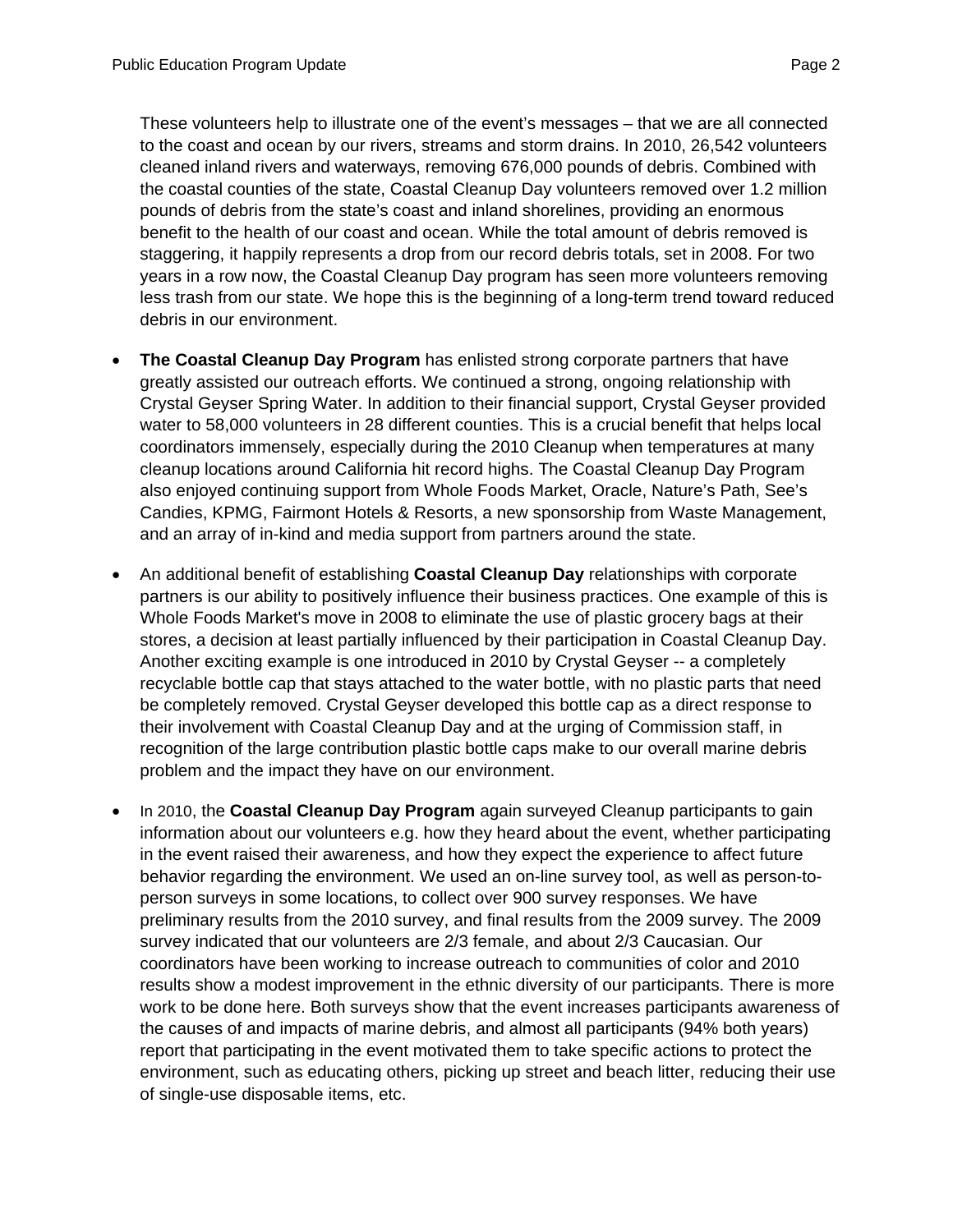participation and stewardship.

- The staff has continued to improve the **Adopt-A-Beach Program**, connecting volunteers with the resources they need to organize their own cleanups and become environmental stewards. The program is active in all 15 coastal counties, plus Alameda County in the San Francisco Bay Area. Each of the confirmed 39 beach managers assists groups in conducting at least three cleanups per year at their "adopted" beach. Due to better reporting methods and increased publicity surrounding the program, 2010 saw a nearly 200% increase in participation. Based on reports from Los Angeles, Orange, San Diego, San Mateo, Santa Barbara, Santa Cruz, and Sonoma Counties, over 50,000 people volunteered during one of the 1,065 Adopt-A-Beach Cleanups held in 2010. In comparison, in 2009, we recorded 687 cleanups, involving over 29,000 volunteers. The significant increase in volunteer participation is due in large part to better reporting methods implemented in 2010. Adopt-A-Beach Managers are now asked to provide specific details about the cleanups including the date of the cleanup, the number of volunteers who participated, and the number of pounds of debris removed. This allows for effective facilitation of the program, and also allows Commission staff to recognize volunteer groups for their continued
- The staff continued to meet regularly with its **Adopt-A-Beach Advisory Council**, a group of Adopt-A-Beach managers, to discuss publicity, outreach, and new ways to engage volunteers.
- For the first time, the Commission conducted an **Adopt-A-Beach Regional Conference**, held in Southern California in March 2010. This one-day conference was attended by eight of the more active Beach Managers in the Southern California region who shared Best Management Practices for successful Adopt-A-Beach programs. Topics discussed included the importance of data collection, successful publicity efforts, how to expand the program to include environmental education and return stewardship, and how to convey essential safety information to volunteers.
- The staff serves as the California coordinator for **Coastweeks**. California celebrates Coastweeks starting on Coastal Cleanup Day and over the following three weeks. The staff creates an online calendar of events throughout the state that are connected to the ocean, coast, waterways, or water in general. The public can access the events by date or by the county in which they take place. In 2010, our on-line calendar listed 304 events. Between August 2 and October 24, the Coastweeks web pages received more than 10,000 page views.
- The Commission staff continued its work on the **Community-Based Restoration and Education Program (CBREP)** at Upper Newport Bay, begun in 2001. To date, over 15,000 volunteers have planted over 18,100 native plants (over 3/4 of which have been propagated in an on-site native plant nursery) and removed nearly 28 tons of invasive plant material (not including material left on site). In the process, volunteers have restored over thirteen acres of coastal salt marsh, riparian, and coastal sage scrub habitats. In 2010, we worked on maintaining and expanding current restoration sites. One special project included transporting volunteers by boat to remove invasive plants on an island in Newport Bay dedicated to the endangered California least tern and its sandy nesting habitat. Volunteers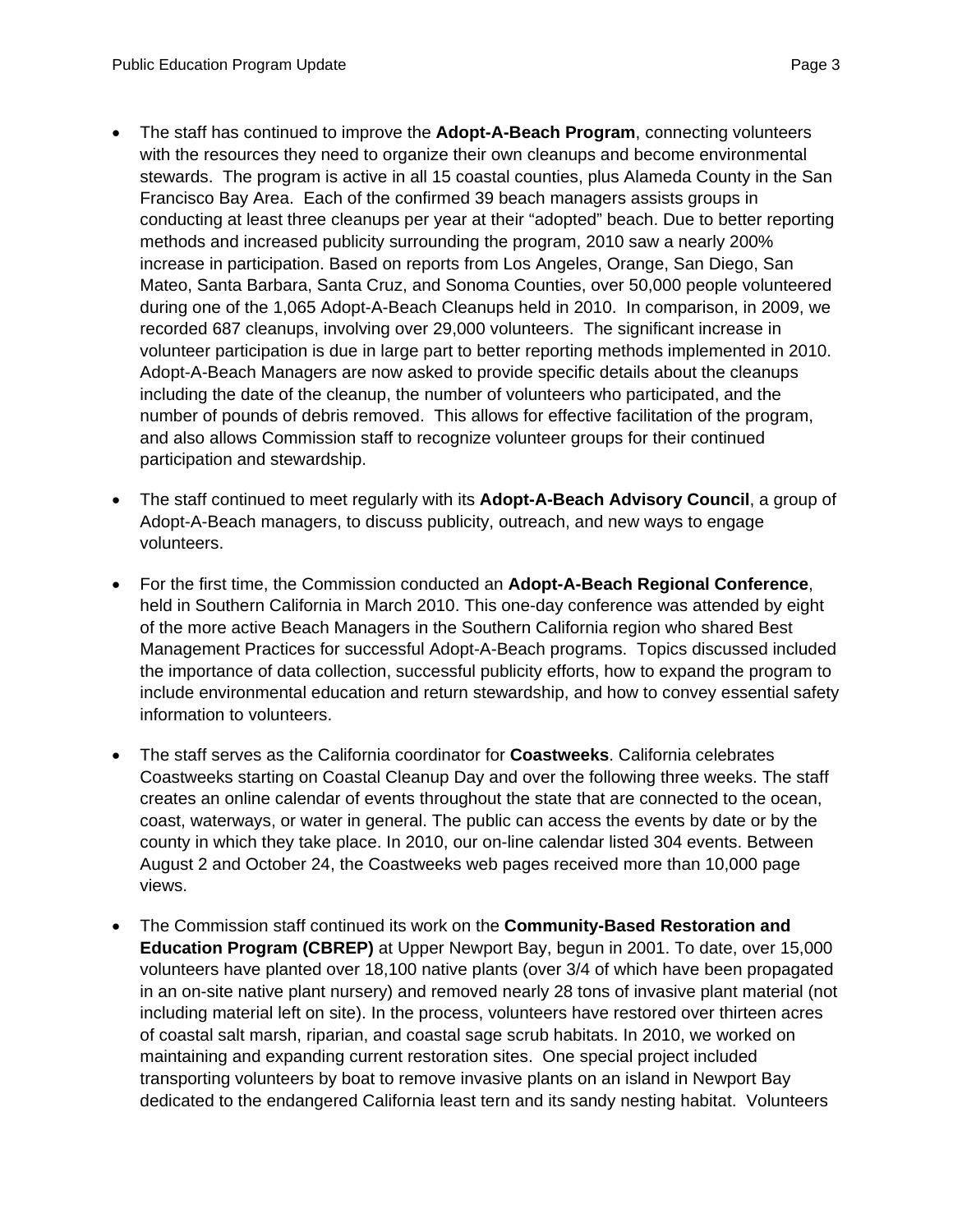attending our restoration events represented schools and corporations through such varied groups as the University of Redlands Alumni, Cal Poly Pomona Landscape Architecture students, and MillerCoors. We reached out to the community by making public presentations which promoted habitat restoration and our program to groups, including the California Higher Education Sustainability Conference, Sherman Library and Gardens, Irvine Ranch Conservancy, and local homeowners associations.

- The **CBREP** continued to distribute its high school curriculum, called **"Our Wetlands, Our World**". The curriculum is aligned to the State Science Content Standards, and focuses on the history and ecology of Upper Newport Bay; the effects of urbanization, invasive species and loss of biodiversity; and the importance of restoration and stewardship. We continued to make available "Our Wetlands, Our World" activity kits to allow teachers to borrow materials needed for each activity, and to support use of the curriculum in the classroom and at the Upper Newport Bay.
- The **CBREP** also continued to distribute **"Digging In: A Guide to Community-based Habitat Restoration."** The Guide explains the basic steps of information gathering, site selection, project implementation, monitoring, maintenance, and working with volunteers. In 2010, staff held workshops to introduce the Guide and connect local groups conducting community-based restoration in Palo Alto, Humboldt, and twice in Newport Beach. Staff also collaborated to lead a workshop focusing on the development of a native plant nursery for use in community-based habitat restoration.
- The **Coastal Stewardship Pledge** is an online program that encourages Californians to make a commitment to taking specific personal actions to protect our coast and ocean. Once they have followed through on their commitment, they receive a certificate of participation and a free canvas tote bag. The goal is to encourage people to consider the health of the coastal environment in all their choices throughout the day. The Pledge can be reached through the Commission's Public Education website at www.coastforyou.org. In 2010, we continued to distribute thousands of bookmarks featuring a coastal scene on one side and several tips from the Pledge on the other side, directing people to access the full pledge online. In the first 11 months of 2010, 294 people took the pledge online. A special pledge is available for classes and youth groups that includes teacher background for each action.
- For the past seven years, the Commission has been a regional partner with the Monterey Bay Aquarium in its **Seafood Watch Campaign**. The Commission staff distributed 43,500 Seafood Watch pocket guides in 2010. The pocket guide is a convenient reference for making sustainable seafood choices, and we have increased the number that we distribute (in both English and Spanish) each year of our participation.
- In 2010 the Commission held its twelfth **annual coastal photography contest**. A panel of judges selected four prize-winning photographs from 780 entries, making this year's group of participants the second-largest to date. The winning photographs, along with 14 honorable mentions, are featured on the Coastal Commission's website. The first-place winner was featured in several local newspapers. The Commission has used many of the winning photographs in publications and other educational pieces.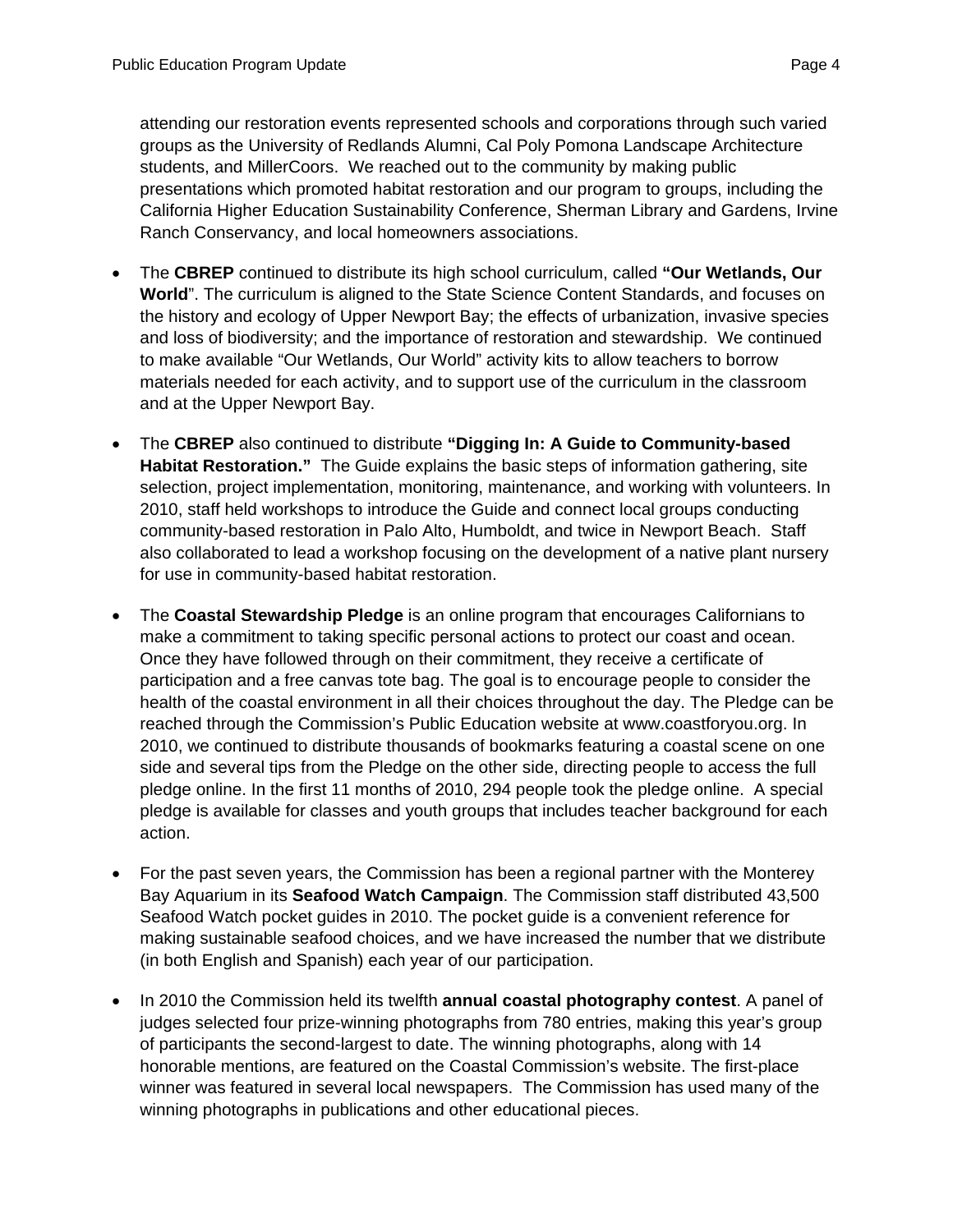## **Programs for Schools and Educators**

- *Waves, Wetlands and Watersheds***, a science activity guide for teachers** that the Commission staff developed in 2003 addresses issues such as endangered species, marine debris, coastal geology, water use, and water quality. The guide is aligned to the California State Science Content Standards for third through eighth grades, and includes Community Action lessons adaptable for all ages up to and beyond grade 12. Copies of *Waves* are available free to California educators. The book can also be downloaded from our website, as can Spanish translations of the student handouts. Between its publication date in 2003 and November 2010, 15,098 hard copies of the book have been distributed (including 5,000 printed and distributed by the City of Los Angeles). The Coastal Commission staff has held a total of 67 workshops (nine in the first ten months of 2010), directly reaching 1,341 educators. Activities from the book have also been adapted for numerous other publications and audiences, and *Waves* has been incorporated into many educator workshops held by other organizations.
- The Commission continued to maintain the on-line **Marine, Coastal and Watershed Resource Directory**. The Directory contains detailed information on organizations that address the California coast and its watersheds. Included in each entry is the mission statement of the organization; contact information; a link to the organization's website; and descriptions of educational materials, programs, internships and volunteer opportunities offered. The directory is one of the ways the Commission encourages Californians to become involved with the coast at a local level. More than 400 organizations are included.
- **The Commission's Coastal Art & Poetry Contest** is open annually to California students in kindergarten through 12th grade. By encouraging youth to reflect on the beauty and spirit of California's beaches and ocean, we hope to inspire a greater sense of stewardship for these natural places. Each year, four winners each in art and poetry are selected in several grade categories, and around 30 honorable mentions are recognized. Since 2003, 14,582 entries have been received from students from throughout California. Following each contest, the winning and honorably mentioned pieces are exhibited at venues up and down the coast. The contest has been exhibited at the Moorpark Art Festival, the Sanchez Art Center in Pacifica, Coyote Point Museum in San Mateo, the San Francisco Bay Model in Sausalito, the San Mateo County Office of Education, the Muth Interpretive Center in Newport Beach, the Ford House Museum in Mendocino, and Cabrillo Marine Aquarium in San Pedro. Some of the children's artwork is currently on display at the Commission's main office and district offices. Artwork from the Coastal Art & Poetry Contest is used in many Commission publications and throughout the Commission's website.
- **The Kids' Ocean Day Adopt-A-Beach Cleanup** program was held in six locations in 2010– San Diego, Huntington Beach, Los Angeles, Monterey (where students were bused from Fresno), San Francisco, and Humboldt. In all of the locations, the emphasis of this program is on bringing the program to students in underserved schools. The Program includes a school assembly on marine debris and other ocean threats as well as the beach cleanup event. Approximately 7,000 students participated in the 2010 event, and many more saw the assembly. Aerial art images created in the sand by the students at the event featured a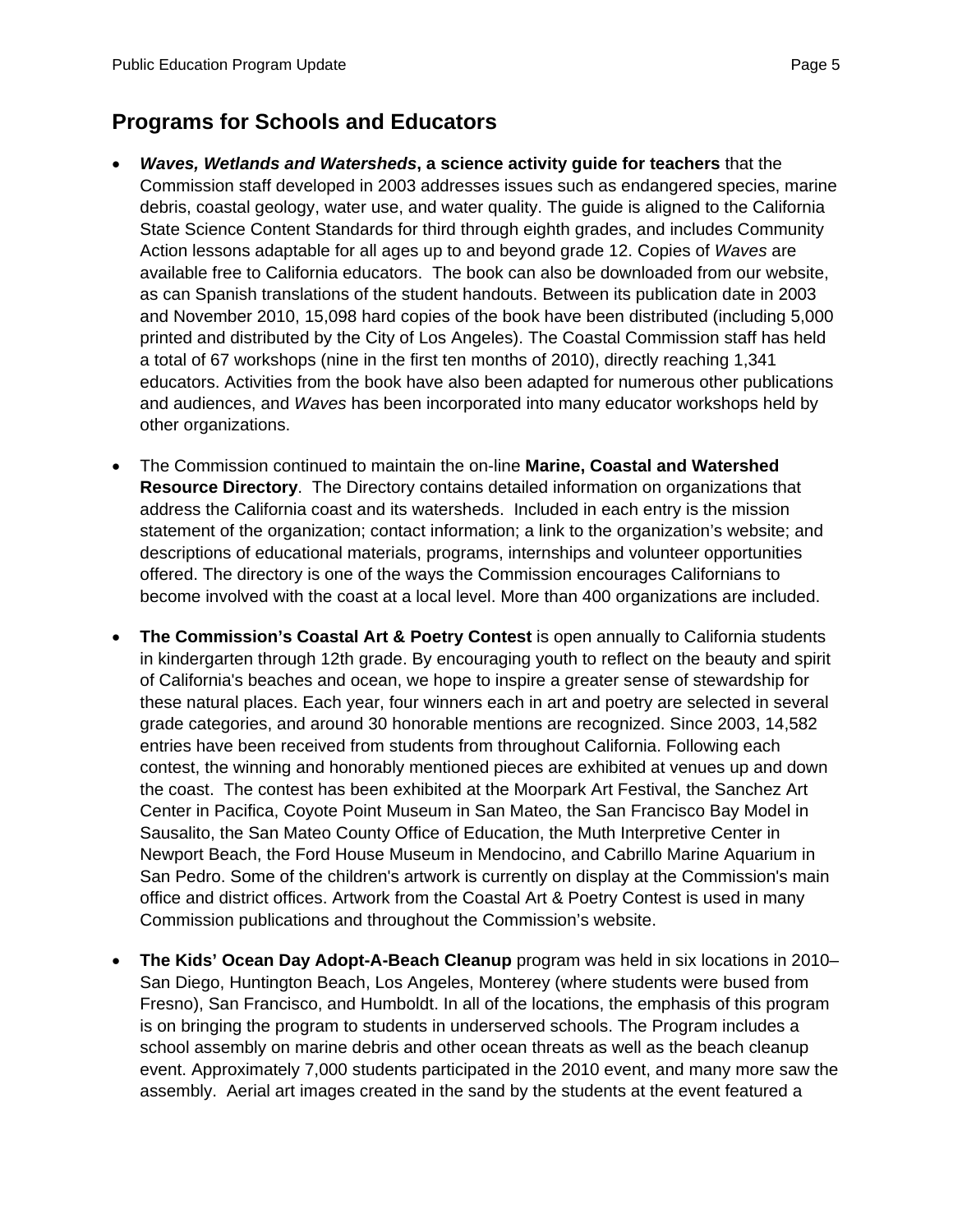"Sustain Life" message, reflecting the importance of healthy marine life as well as the U.N. Millennium Development Goal to ensure environmental sustainability. Photos of the aerial images can be viewed at [www.oceanday.net](http://www.oceanday.net/) .

## **Programs for Specific Audiences and Multi-agency Efforts**

- The Commission's **Boating Clean and Green Program,** a partnership with the Department of Boating and Waterways, has continued to educate boaters and provide technical assistance to marinas and local governments to increase availability of environmental services for boaters. In 2010, the program developed and distributed 8,921 boater kits and conducted 11 statewide Dockwalker volunteer trainings where more than 150 new volunteers were trained to conduct face-to-face boater education about clean and safe boating practices. This year volunteer Dockwalkers donated over 700 volunteer hours educating boaters about clean boating practices and distributing boater kits while visiting marinas, boat launch ramps, boat shows and events. The program also developed new educational materials, including a booklet titled "The Environmental Boating Laws Every Recreational Boater Should Know", and a statewide list of locations where boaters and the general public can properly dispose of expired flares. The Program continued to set up monofilament fishing line recycling stations in areas with the highest recreational fishing activity throughout the state, an effort that was launched in 2008, in partnership with the Boat US Foundation. In 2010, nine new stations were installed for a total of 41. To date, 370 pounds of fishing line have been collected.
- The **Boating Program** continued its partnership with the Santa Monica Bay Restoration Foundation (SMBRF). One of the main components of this project was to install pollution prevention services at marinas in southern California, including two oil absorbent exchange centers in Long Beach – at the Alamitos Bay Marina fuel dock and the Shoreline fuel dock. The program also worked on improving the existing City of Los Angeles oil absorbent collection centers at the San Pedro and Wilmington marinas. In addition, staff worked with the SMBRF to produce the "Southern California Boater's Guide", 3rd Edition. This guide offers valuable information about the numerous recreational opportunities available within Southern California harbors, conveniently features boat safety and proper maintenance, and offers environmentally sound boating tips
- In 2010, the **Boating Program** continued working with the City and County of San Francisco Department of the Environment. This year, the Program distributed 11,000 copies of the San Francisco Bay Area Clean Boating Map at boat shows and boating events. Due to its popularity, a new updated map will be printed in 2011. This free map features locations of marina-based pollution prevention services.
- The **Boating Program** continued producing the northern California insert of the "Changing Tide" newsletter. The Changing Tide is the quarterly publication of the three chapters of the CCBN (California Clean Boating Network – a forum of members of from the boating industry, government agencies, and environmental groups). In 2010, we distributed three issues (11,000 copies each). The newsletter focuses on new trends in clean boating practices and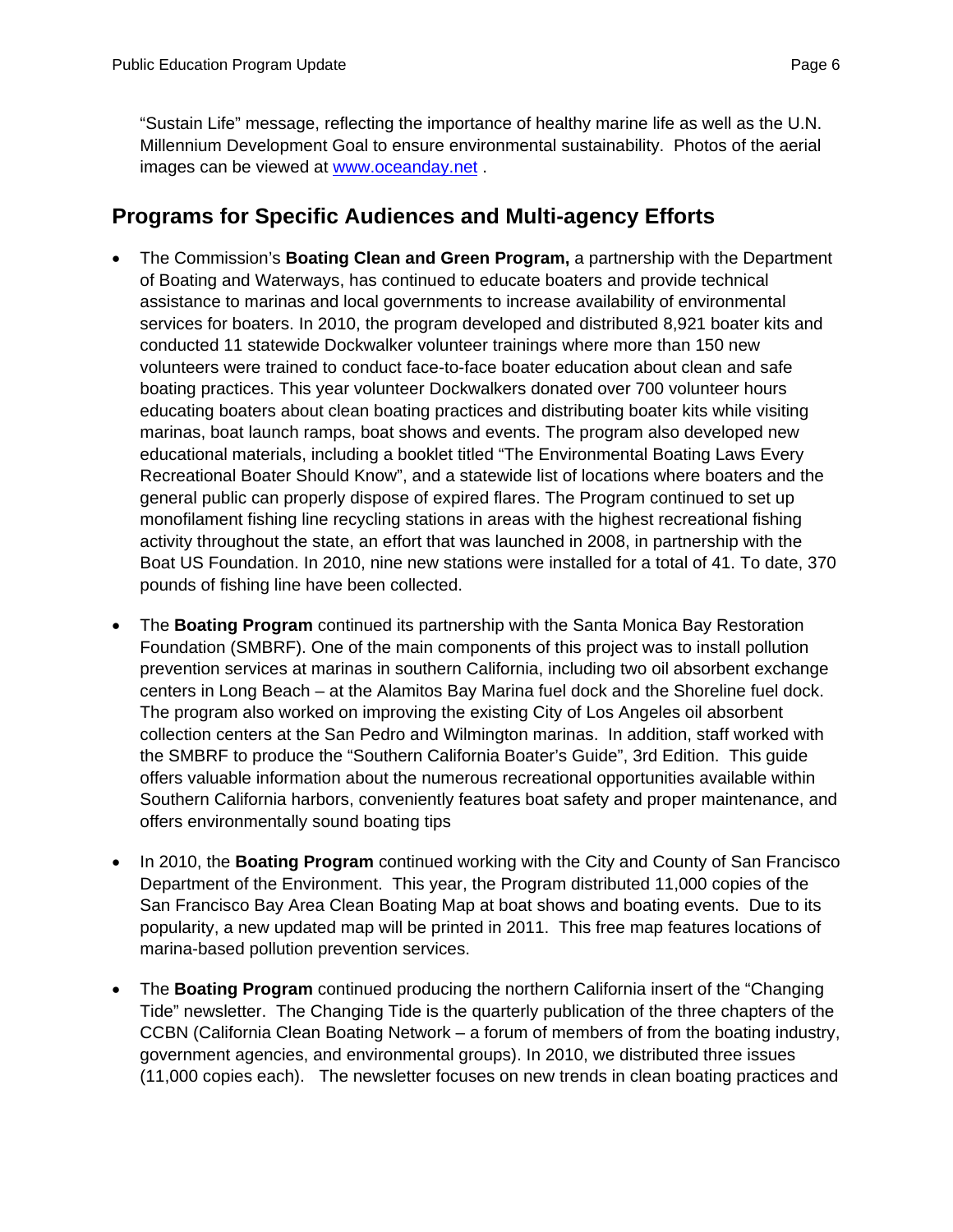environmental services for boaters. Each issue showcases a different boating destination. The Program also facilitated two meetings of two of the three chapters of the CCBN.

- This year the **Boating Program** started a partnership with the Radio Disney Team Green. The purpose of this partnership is to provide boaters with safety tips on how to keep California waterways clean through radio announcements and community events.
- The **Boating Program** started the California Marine Expired Flares Working Group. Staff is working with the California Department of Toxic Substances Control, CalRecycle and the Coastal Commission's Water Quality Unit on exploring boaters' disposal options for expired flares. Based on research conducted by the Boating Program, only 13 counties' household hazardous waste collection centers collect marine and aerial expired flares. With an estimated 174,026 out-of-date flares generated annually by boaters in California, it is essential to find proper and convenient disposal options for boaters in California.
- The **Boating Program** also started the San Francisco Bay Area Marinas and Yacht Clubs Oil Spill Preparedness Working Group. This working group is comprised of representatives from OSPR, the Coast Guard, Cal EMA, the Office of Emergency Services, the Port Captains and Harbormasters Association, Marina Recreation Association, the Clean Marinas Program, Pacific Inter-Yacht Club Association and the San Francisco Bay Conservation and Development Commission. This working group will help to develop a list of involved agencies and their contact procedures, and identify resources available to marinas and yacht clubs. The resources and information developed by the working group will be available to all the marinas and yacht clubs in the Bay Area. A long term goal for this group will be to plan a future oil spill drill for marinas and yacht clubs on the Bay.
- The **Boating Program** completed its partnership with Contra Costa County in implementing the second phase of its marinas and boating program: the 'Keep the Delta Clean Program'. The second phase of this program included the direct installation of needed pollution prevention services (certified used oil collection centers, oil absorbent exchange centers, cigarette butt containers, recycling bins, pet waste stations and informational kiosk), at key marinas in the Delta region, in addition to a strong boater education program. To date, the estimated amounts of hazardous materials collected through the pollution prevention services mentioned above, are: 12,637 - gallons of used oil (not including oil filters and oil absorbents); 7,450 – pounds of used oil filters; 5,225 – pounds of used oil absorbents; 1,527 - pounds of oil absorbent polypropylene fiber recycled; approximately 350 - gallons of used oil reclaimed from used oil absorbents; 395 - additional gallons of used oil reclaimed from used oil filters and 1,852 marine engine batteries collected.
- The Commission staff continued its work on the **Ocean Protection Council's (OPC) Marine Debris Steering Committee.** In 2010, after a brief hiatus while the OPC brought a new Executive Director on board, the Steering Committee began meeting again with renewed enthusiasm and new membership. The committee continued to focus on the Implementation Strategy for the OPC's marine debris resolution. The Implementation Strategy was adopted by the OPC in November, 2008, and since then, the Steering Committee has focused on prioritizing actions it can take to support the full realization of this strategy. The committee continues its work through a process of information sharing and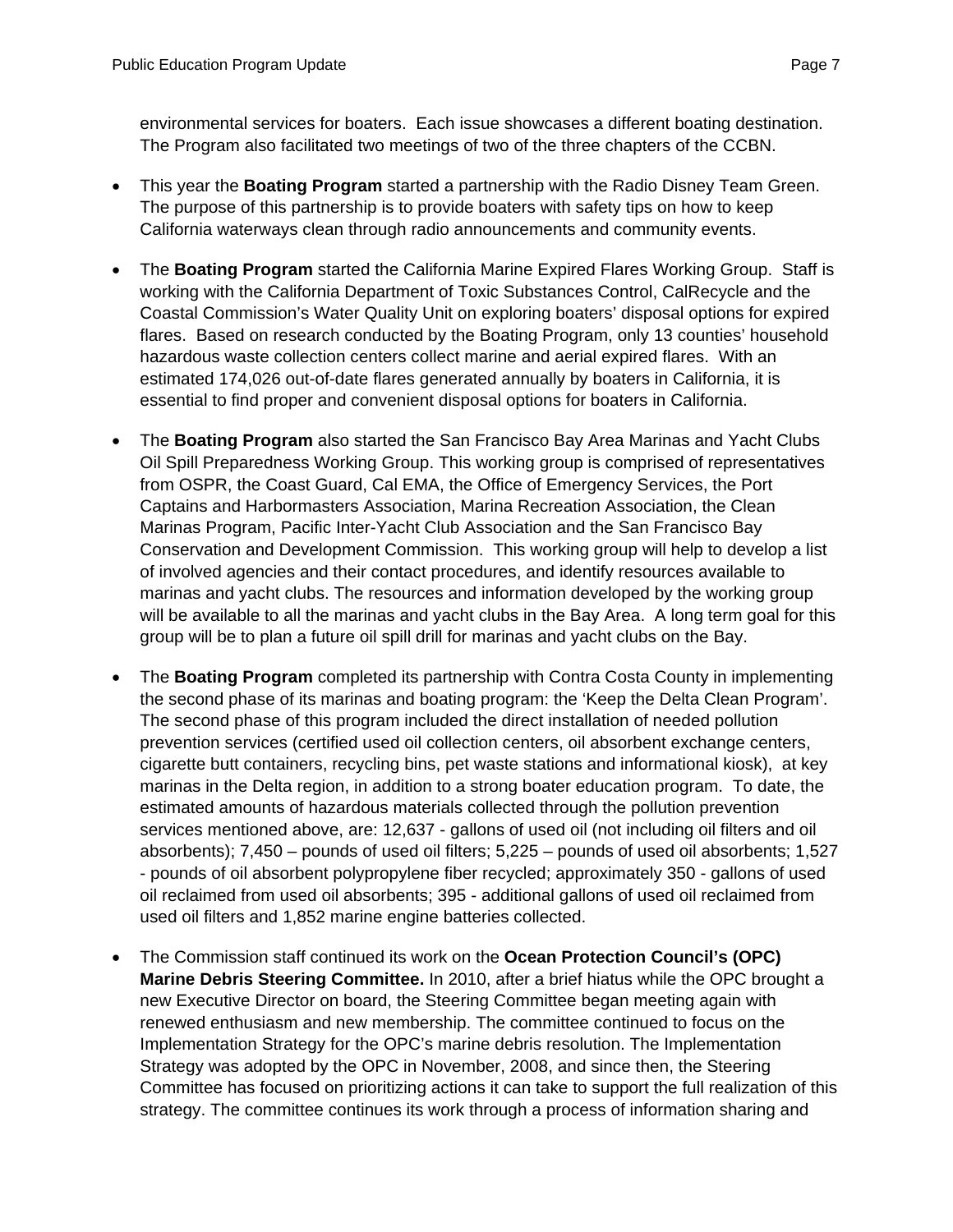collaboration, as well as supporting legislative efforts that are intended to enact the Implementation Strategy. Due to budget constraints, the committee met only once in person during 2010, but will continue its efforts in early 2011.

- Commission staff continued to chair the Marine Debris Action Team for the **West Coast Governors' Agreement on Ocean Health (WCGA)**, signed by the Governors of California, Oregon and Washington in September, 2006. The Marine Debris Action Team is seeking ways in which the three states can work together to solve common marine debris problems. The Marine Debris Team held a successful workshop on Derelict Fishing Gear in March 2010 in Seattle, Washington, the proceedings from which provided the basis of a section of the comprehensive West Coast Marine Debris Strategy the team will be completing in 2011. The Marine Debris Team was also awarded a grant of \$100,000 by the Executive Committee of the WCGA, funding that will support two more workshops in the first half of 2011. These workshops will allow the Team to collaborate on the development of the West Coast Strategy and launch a tri-state Marine Debris Alliance, which will carry out the strategy once the Team's work is complete.
- Commission staff is also co-chair of the Ocean Awareness and Literacy Team of the **WCGA**, which is developing a plan to better integrate marine science and ocean literacy principles into state science curricula, and to foster increased ocean awareness generally. In 2010, the Ocean Awareness and Literacy Team conducted a needs assessment survey of educators in the tri-state region, to determine obstacles to and opportunities for integrating ocean literacy in schools.

### **General Outreach**

- The Commission maintains a **web site** for its public education programs at [www.coastforyou.org.](http://www.coastforyou.org/) The site describes all of the programs, contests, and resources that we offer to the public, including a Spanish language web page. In 2009, we redesigned the webpage to be more user-friendly. We also added a donations page for the Coastal Cleanup Day and Adopt-A-Beach programs, and are in the process of setting up a system for accepting credit card donations on-line. In 2010, the Public Education website received almost 65,000 page views.
- Each year, we attend a number of **environmental fairs and events**, where we staff an educational booth, hand out materials, and talk to attendees. In 2010, we attended 14 fairs, reaching over 5,000 people.

# **Whale Tail Grants Program**

As of June 2010, the Whale Tail Grants Program has awarded \$6.66 million in grants to 405 different projects. Whale Tail Grants fund schools, nonprofit organizations, and local governments to conduct a wide variety of coastal and marine education projects. The program targets children and the general public with an emphasis on reaching underserved communities. In Fiscal Year 2009/2010, the Commission awarded \$704,000 to 36 different projects.